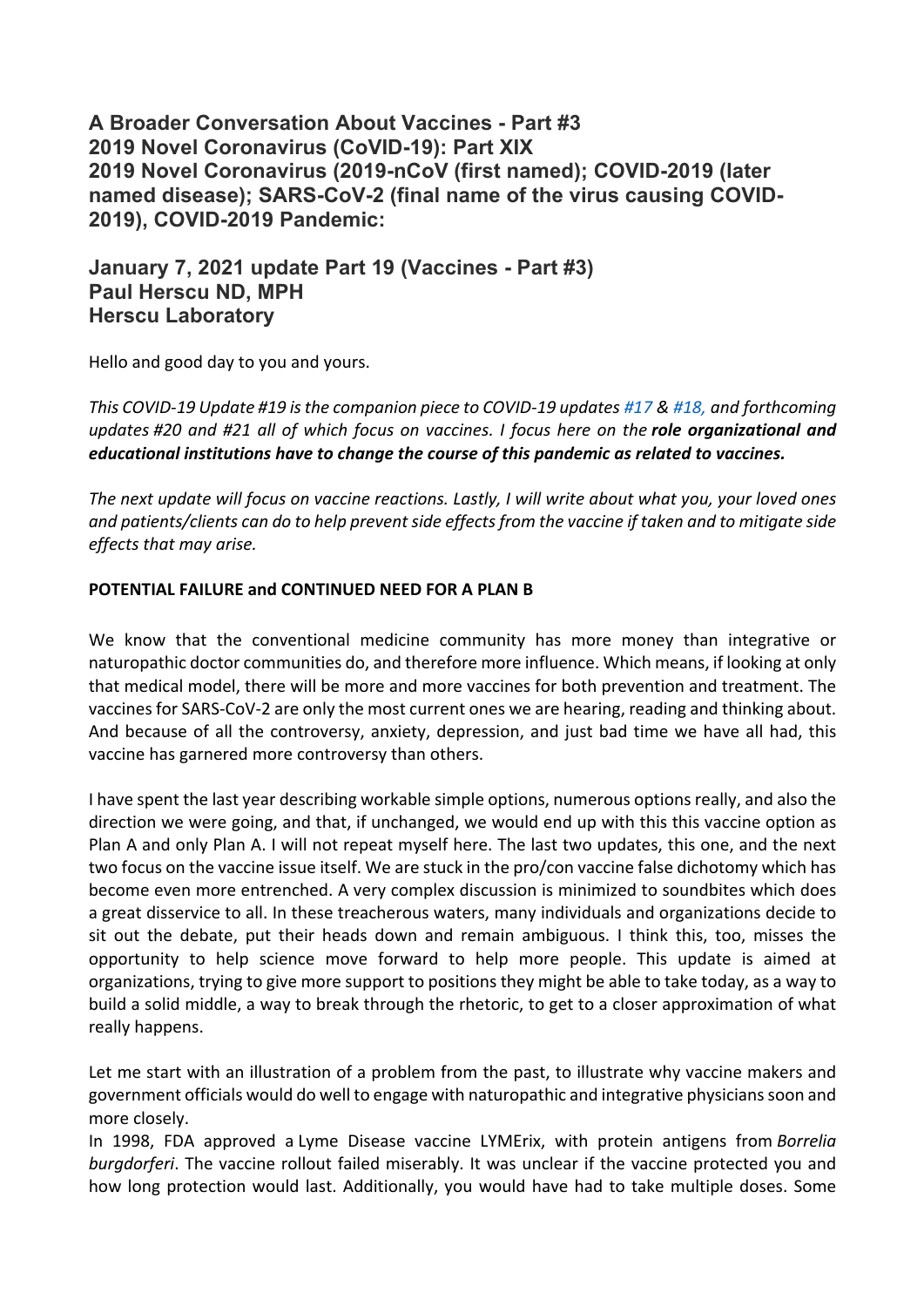patients felt they became chronically ill post-vaccine. No one wanted to take the vaccine and it was discontinued. A complete rollout failure.

I believe the COVID-19 vaccine rollout may also fail. It has to do with *what was tested*, as I mentioned in the previous update. Most of us think of vaccines as a *one and done* effort or a series and then done. For example, when many of us received the polio vaccine, we had one series and were done. What was measured was how likely are were to become sick and/or how likely are we were to pass the bug to someone else. *That is NOT what tested in the initial COVID vaccine trials.* The main endpoint tested was how many people became SEVERELY SICK with the virus in the vaccinated group versus the placebo group. But they only measured SICKNESS *if you were symptomatic*. In other words, they did not test everyone to see if they were getting sick, potentially transmitting the virus, but who may have developed only mild symptoms or those who remained asymptomatic entirely.

In other words, it may be, as I wrote the first update, that transmission may be less, or be completely unchanged, or may even be worse. We simply do not know. What they were looking at was a binary question of how many people ended up in the hospital. (Sound familiar? It is odd to me that the only folks that took my study design endpoint of paying attention in a dichotomous fashion to hospital admission need or not, were the vaccine makers and not my brethren. It is that easy. If we did the same thing, natural treatments would have been adopted by the mainstream as quickly! Let's not waste this opportunity to discuss vaccine issues in their full complexity.) So really, if the only thing that this vaccine does, is keep you out of the ICU that would be great, by itself, but it is extremely likely that other more natural means, with fewer potential side effects are able to achieve this without the vaccine. We don't know, because research for such approaches has not been properly funded.

The point I am making is, if transmission rates are not substantially diminished, this rollout may go the way of the Lyme vaccine. And remember, at this point, late December/early January we have no other easy viable choice that society or public health institutions appears ready to adopt. If this result is revealed, which may be in the next 2-4 months, the rollout runs into difficulties.

We need a reliable Plan B. Being included in discussions, distributing research funding more equitably, and sharing from our naturopathic and integrative clinical findings and recommendations related to COVID-19.

For the government agencies, for the vaccine makers, the best way to roll out a successful program here is through *open dialogue,* and in this current environment, I cannot think of a better profession to have this dialogue with, then with licensed naturopathic doctors who have been working at individualizing care and supporting the immune response from the inception of the profession. Let us help, by establishing contact and communication and by working hard to create opportunities to engage in meaningful dialogue.

If we can shift the conversation of vaccines to 'vaccines are a solution in *this* respect and not a solution in *that* respect,' or 'vaccines are a solution for *this* person and this same vaccine is not a solution for *that* person,' then we come closer to understanding in which circumstances vaccines are an important option, and in which instances they are completely the wrong path. More specifically, as long as the conversation is limited to good versus bad, one side never sees a problem and the other side never sees a solution.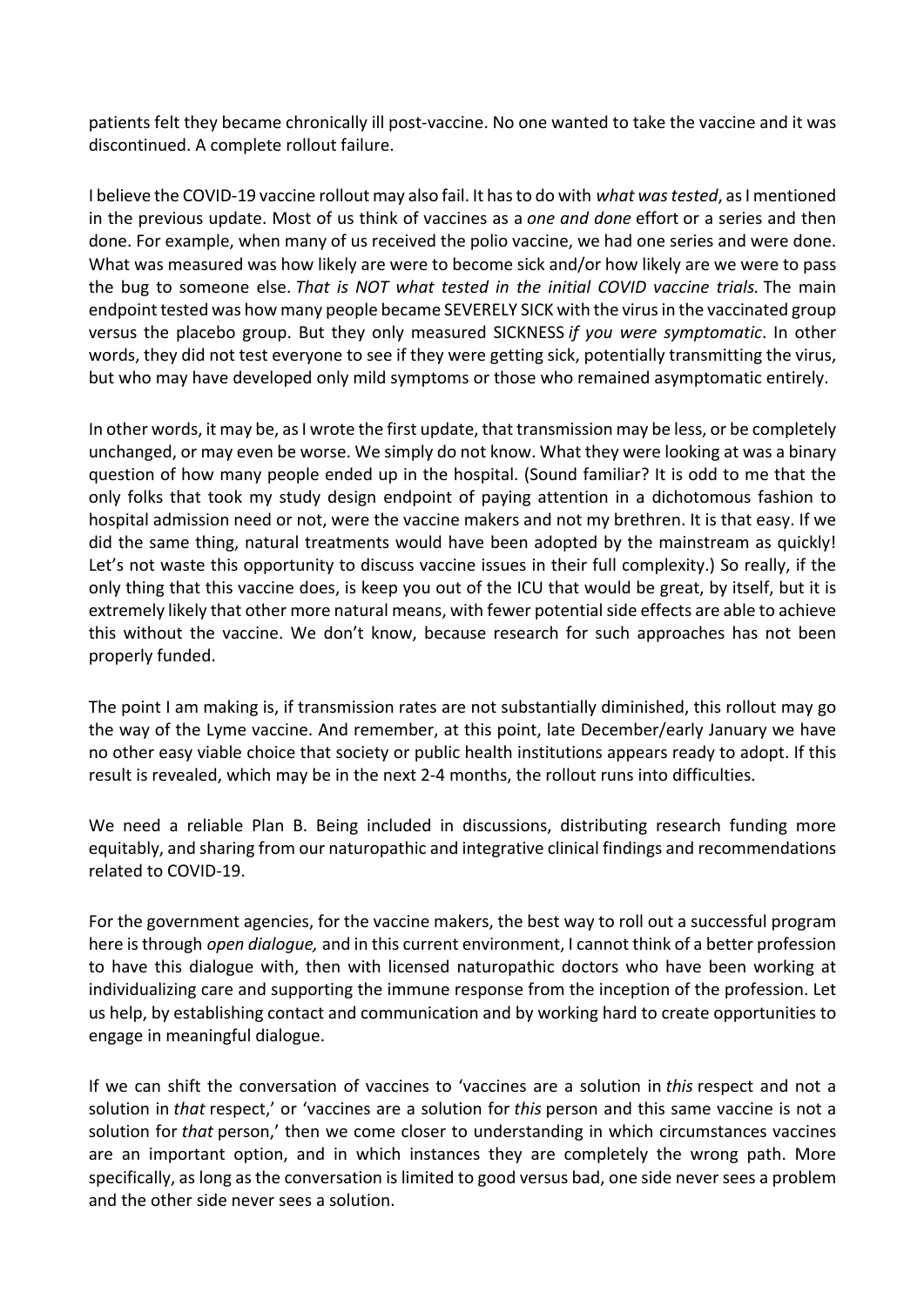### **BUILDING A PLAN B FROM WHERE WE ARE NOW**

Sadly, at times, the actual problem that needs solved is not clearly articulated. I hope I describe where the problem and potential solutions reside. Professional associations should call for, demand and stand ready to participate in creating a new integrative perspective, a true Plan B.

Here are some of the main steps of such a path:

#### **1. PERMANENT WORKING SEAT AT THE TABLE**

- **a. FDA, FTC, and NIH (or professional associations and NHS in all countries) should come together to develop a fuller CORONAVIRUS TREATMENT ACCELERATION PROGRAM (CTAP see this link to read further on CTAPs) that properly funds integrative approaches, and that includes ND stakeholders on the relevant committees. For me this is essential, a major pivot point and a very clear ask from the integrative community. It is, actually a game changer.**
- b. Recommendations can be based on the best science available, on the prevention and/or treatment of related viruses, and on understanding of immune system function. Naturopathic and integrative physicians should be invited into protocol development, to be studied, published and promoted to include natural products and therapies, that focus on prevention of COVID-19 from gaining access into cells, reducing viral replication, supporting innate immunity, and mitigating the short term and long term impact. Naturopathic and integrative doctors have an enormous role to play at this time and should make their way to the table.
- c. In the clinical world, NDs provide patients with a variety of interventions aiming at different parts of the individual to help the overall state. This is *not* classical study design where you test only one variable. But it is here, that NDs shine. For example, we already know that modifying chronic health status of blood sugar, weight, and blood pressure impacts COVID-19 disease expression. It is time to advocate for the testing of whole person, multi-factorial protocol rather than only investigating one variable at a time.

### 2. **FUNDING**

Many billions of dollars have gone into and continue to pour into each vaccine development vs. a paltry amount to fund natural medicine testing. Funding is essential to prove how interventions with natural medicine approaches and substances diminish the severity of expression of COVID-19 or can reduce chronic effects of COVID-19 infection. We also need to study how natural and integrative approaches can increase effectiveness/longevity of the vaccines, and diminish side-effects that may arise. **As well, funding should also include** for the development of new drugs and the repurposing of older drugs, both avenues were severely curtailed when the directive was to pursue vaccines.

#### **3. PHARMACOVIGILANCE AND PERSONALIZED MEDICINE**

Within the vaccine world, away from the rhetoric, there is acknowledgement of potential harm to the recipient exemplified by vaccine makers' own disclaimers. We need this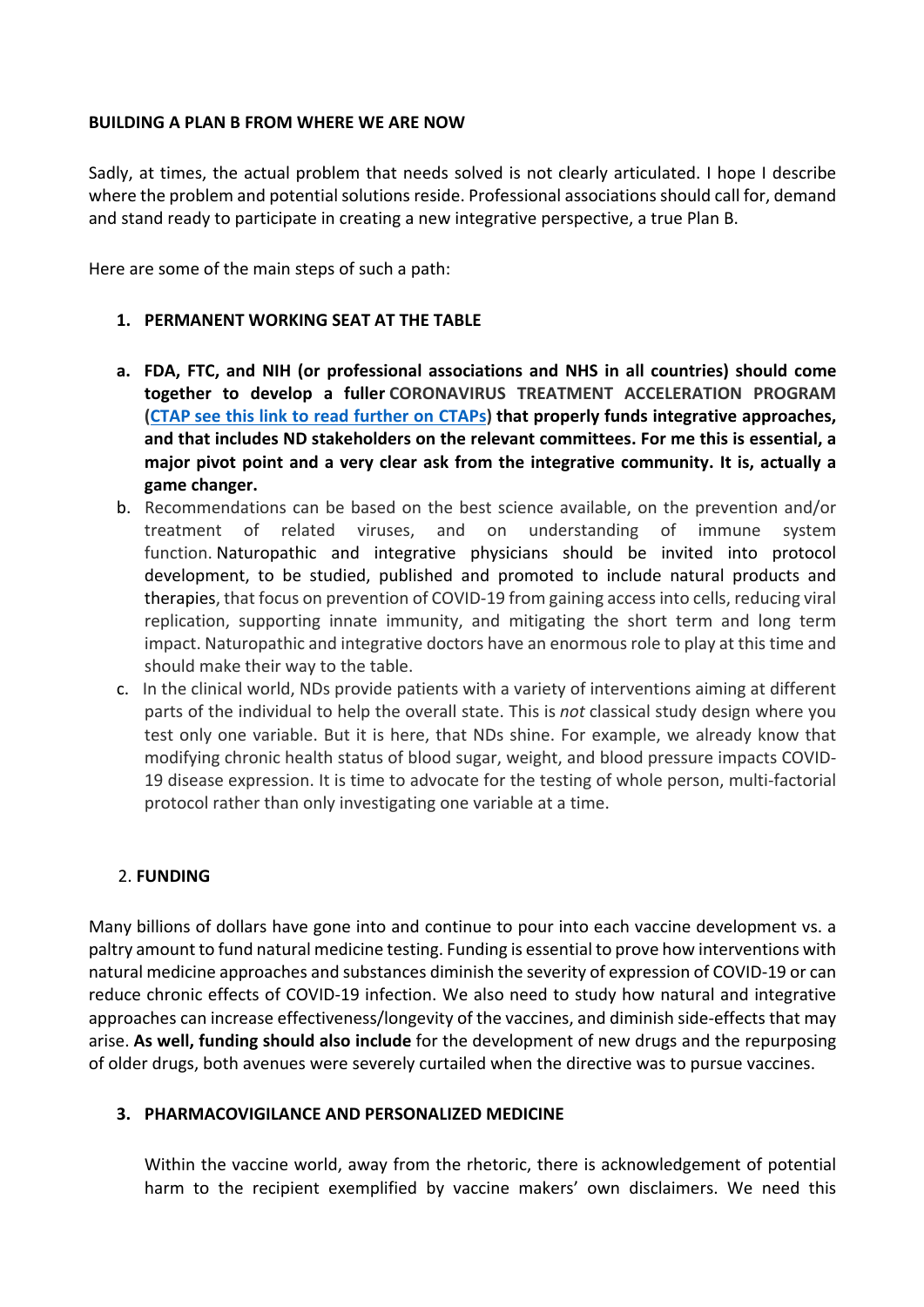information shared more widely so everyone understands inherent risks. Include NDs in the creation of vaccine information inserts, as a way to help further articulate potential risk/benefits. We should advocate for more detailed description of what potential harm or potential benefit exists, and for the creation of more refined tracking of actual harm. This cannot be done in the dichotomous 'vaccines are good/vaccines are bad' world. But they can be done in a world that establishes a more personalized approach to health care.

We need to allow for modifications of recommendations based on individual, personalized health concerns in order to limit harm, and at the same time increase efficacy of the vaccine. This could be done by, for example, latent class analysis, uncovering subgroups that might not be currently identified, yet nevertheless exist. If we are out front with understanding which groups of people or which kinds of people with which health concerns would be more at risk for poorer outcomes, this could be helpful information to share. NDs specialize in personalized care and could be of immense value here.

Over the years, my practice had many vaccine-injured individuals, according to the National Vaccine Injury Compensation Program. It is hard for me to believe that anyone wants this outcome! A much better outcome is a nuanced, individualized approach that seeks to prevent those more at risk and which develops specific protocols for those people. In other words, discussion how to make it safer and how to identify those more susceptible to potential harm *ahead of time*, and to prevent problems from arising is a much better discussion than we have right now. Join me in moving this discussion forward.

## **HOW THE INTEGRATIVE AND NATUROPATHIC PROFESSIONAL ASSOCIATIONS AND SOCIETIES CAN HELP WITH REGARD TO THE VACCINE QUESTION.**

- 1. Highlight clearly that for the next 6 months at least, even with vaccines, we will continue wearing masks, social distancing and following public health guidelines about businesses opening, with continual but slow easing of lockdowns when and if incidence numbers go down.
- 2. Describe how there have been many billions of dollars spent on the creation of this vaccine and very little spent on natural treatment options.
- 3. Work to further access funding, create study design and carry out research related to natural medicine approaches to the prevention and mitigation of COVID-19.
- 4. **Work to broadcast widely results of such studies so that specific approaches become standard of care. This is the important one. There is no mechanism in the USA to allow a natural product to become standard of care, unless FDA/FTC allows this to occur.** Integrative organizations could ask for a seat at the table and together formulate minimal natural product recommendations for the prevention and treatment of disease. This would be a new, radical, and important modification in health care in the USA. This is the main focus of change that needs to occur, or else we maintain the status quo.
- 5. SPECIFICALLY, with relation to COVID-19 vaccine: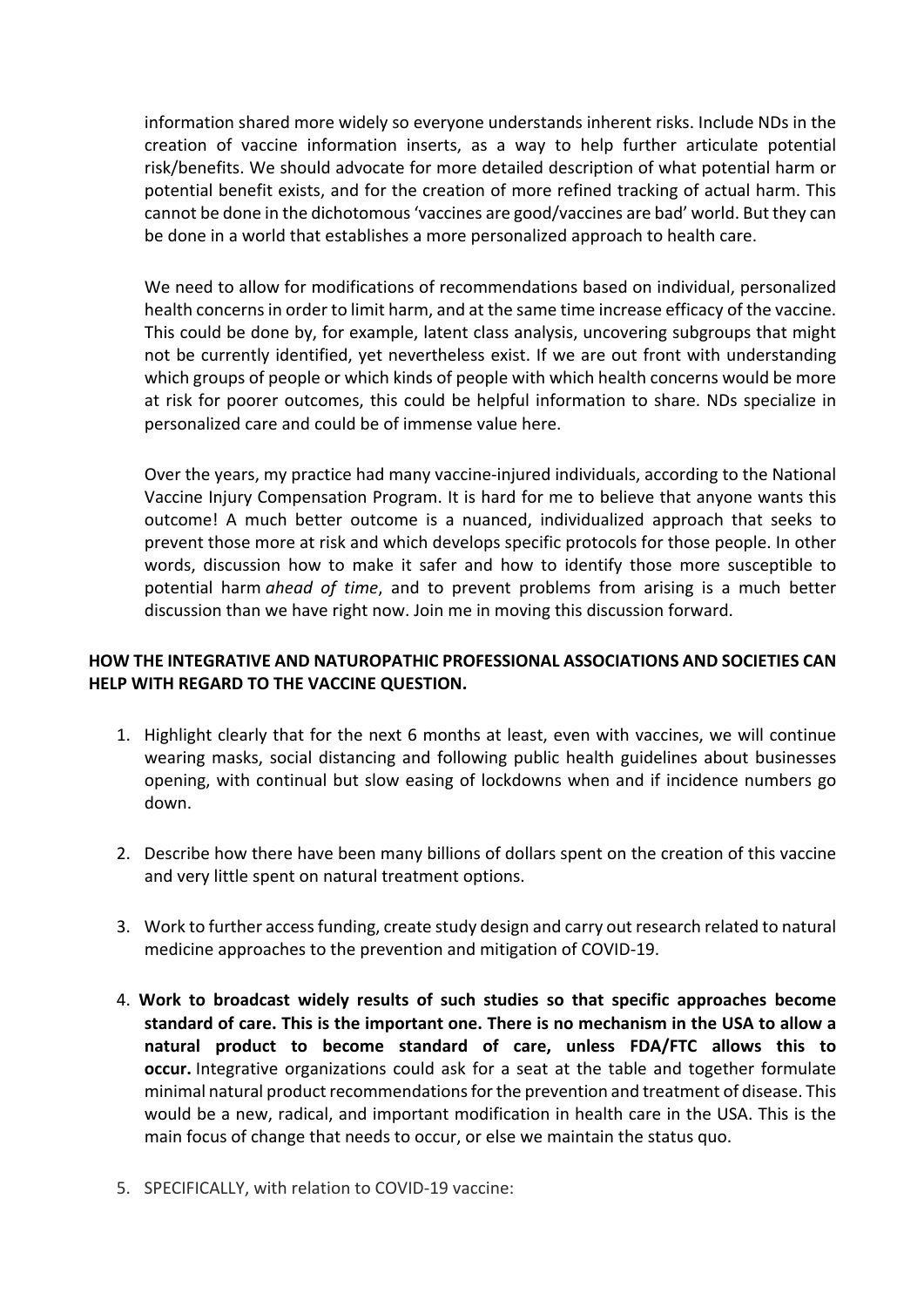a. Emphasize that it is not known how long the vaccine effect will last. Hopefully it lasts longer than the disease immunity.

b. Share that we do not know how people will tolerate a second or third series of vaccination. (*Because of this we need a Plan B, as in the other effective natural medicine options to help prevent and mitigate COVID-19.)*

c. Explain that we do not know if the vaccines will continue to be effective, as the virus mutates. (I mention this for completeness sake only). (*Because of this we need a Plan B, as in the other effective natural medicine options to help prevent and mitigate COVID-19.)*

d. Explain that at this time, we do not know what the rates of transmission are for the different vaccine forms. But also ask the question, why were these not properly tracked originally.

e. Request explanation of what the main goal of each of the vaccine forms is. Which ones lessen transmission? Which ones lessens severity?

f. Help describe the need for and help develop special protocols towards these vaccinations, which may include stopping or creating a time gap between particular medical procedures or treatments, and the vaccine, as for example, dermal fillers, cataract lenses, etc.

g. Continue to articulate that NDs and integrative physicians should be included in the development of protocols to lessen potential side-effects of the vaccine. h. NDs and integrative physicians should be included in the development of and updating postapproval side-effect surveillance, as they are uniquely trained to uncover latent subpopulations.

i. Up front and center, should be a close following of vaccine during pregnancy.

j. I also suggest that there should be a slowing down of the development of selfreplicating mRNA vaccines until we see what the effects of the non-replicating mRNA forms is on the population.

I also believe there needs to be a rethinking of the prioritization of who receives vaccinations. No one has said this openly, but broadly speaking, you could say the choice is whether to vaccinate those that will 'restart' the economy first, or to vaccinate those most likely to die first. In the USA we chose the open the economy first plan. I think ethically it may be that medical societies might have a problem with this sequence. For example, I think vaccinating those most likely to die might be the most ethical first step as it limits mortality. If this were the case then some of the stage 2 groups might move up to stage 1. There is an ethical imperative that speaks to a better sequence. Regardless of the result of that debate, my point is that integrative physicians should be part of the discussion on the rollout.

#### **FUTURE PATHS**

### To Recap:

We need scientific testing to prove efficacy. We need our medical societies, schools and leadership across all integrative and natural medicine stakeholder groups to take bold steps to investigate and generalize our work, without apology, and in partnership with funding organizations and government agencies. Our work could become standard of care across the full medical landscape. The driver of this in the short term is the need for a PLAN B now and for the longer term as a way to discuss the future of vaccinations in the clear light of day. When is it an appropriate option and